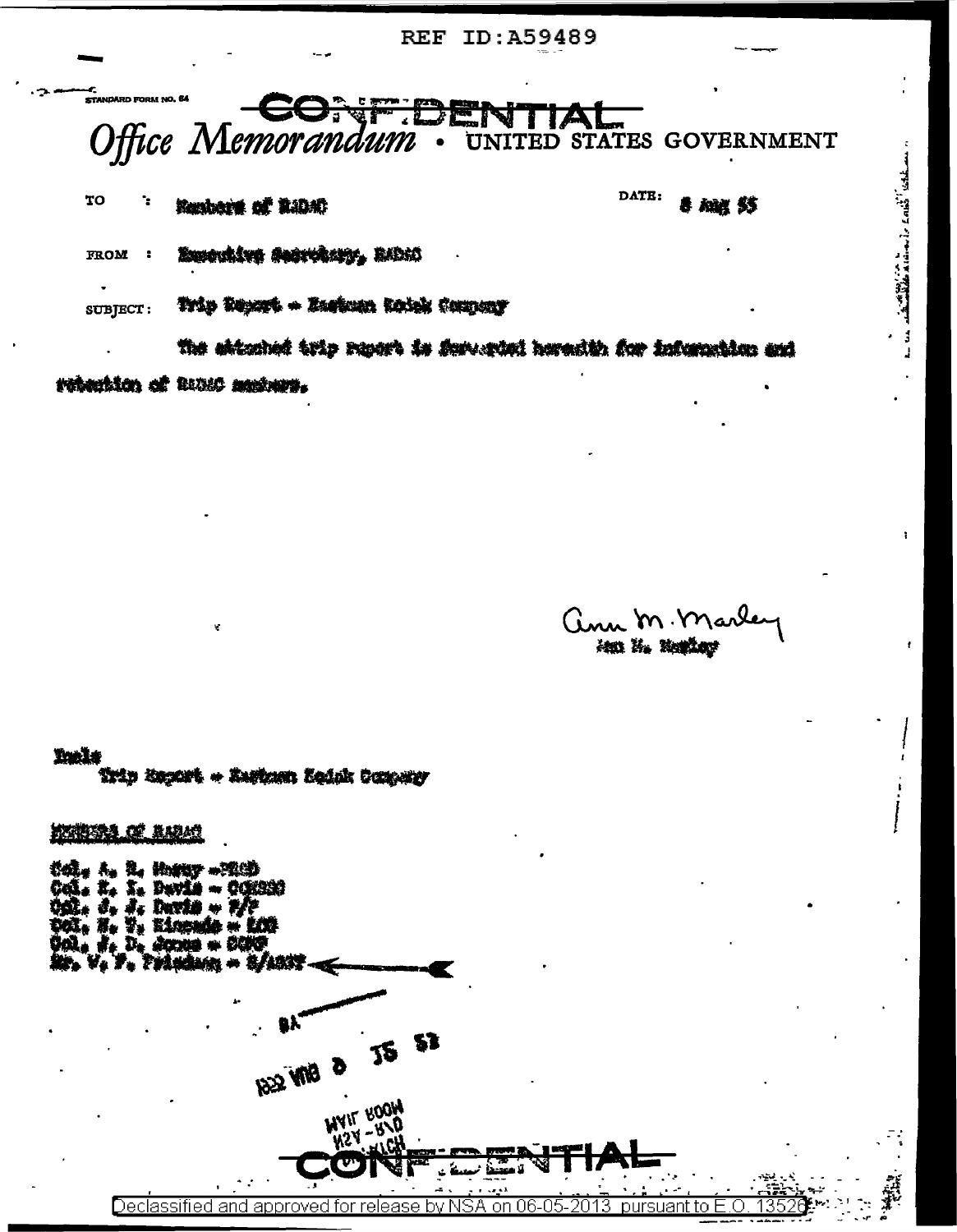### REF ID:A59489 <del>CONFIDENTIAL</del>

**GOAPTIDEMTIAT** 

Trip Report - Eastman Kodak Company Re: Minicard Data Handling System

354 22 July 1955 M.C.Cook/pmo/408

1. Identification of Trip:

a. Eastman Kodak Company

- b. Rochester, N. Y.
- c. 27 to 29 June 1955
- e. FREEZER<br>f. 354-720

ft 35J~-1205

2. Representatives:

NSA: Mr. M. C. Cook, R/D 3542

3. Enclosed is a report entitled "Conference on Minicard Data Handling System", prepared by Mr. G. B. Brown, LIB.

4. The undersigned concurs in this report.

MCCook

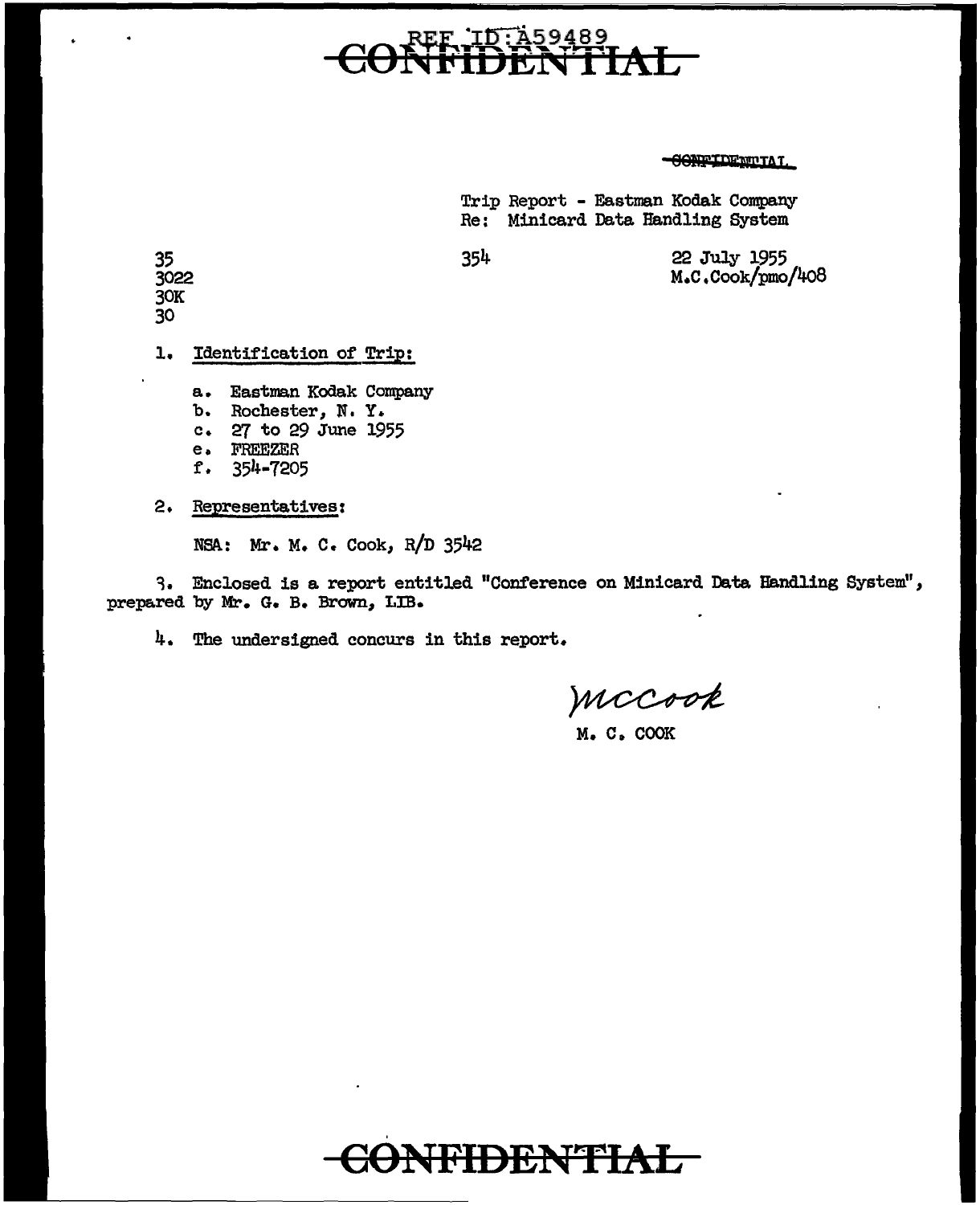# **REFTID A50489**

### CONFERENCE ON MINICARD DATA HANDLING SYSTEM Eastman Kodak Company Rochester, N. Y. June 28-29, 1955

### 1. Participants

This conference was sponsored jointly by the Rome Air Development Center and the Eastman Kodak Company and was attended by approximately one hundred representatives of Government and Industry. Government representation included the Air Force, Army, Navy, CIA, NSA, and Library of Congress. NSA participants were the following:

> Mr. Eugene G. Moran, PROD Mr. William J. Marston, COMP Mr. Myron C. Cook, R/D Mr. George B. Erown, LIB

### 2. Purpose

The purposes of the conference included reporting on the status of the Minicard machines, demonstrating prototypes of those which have been constructed, and discussing the future research program in data handling systems.

### 3. Summary of Meetings

- a. Representatives from Eastman Kodak and from the Air Force presented a general review of the Minicard development program extending from initial efforts of Eastman on its own, beginning about five years ago, through the interest expressed by the Air Force resulting in a research and development contract in June 1954, to the present status of the program which indicated that the first installation will be made at USAF Headquarters in the Pentagon about January 1956 for field test purposes.
- b. A second presentation described the operations of a Minicard System in a typical document center.
- c. A third report gave detailed information on the status of each of the machines involved in this program, as follows:
	- (1) Perforator

This is a rotary type high-speed film perforator used solely for the purpose of slotting raw film at specified intervals to provide the necessary slot required in housing the Minicards on a metal stick. An experimental model has been produced and is in use.

## **ONFIDENTIA**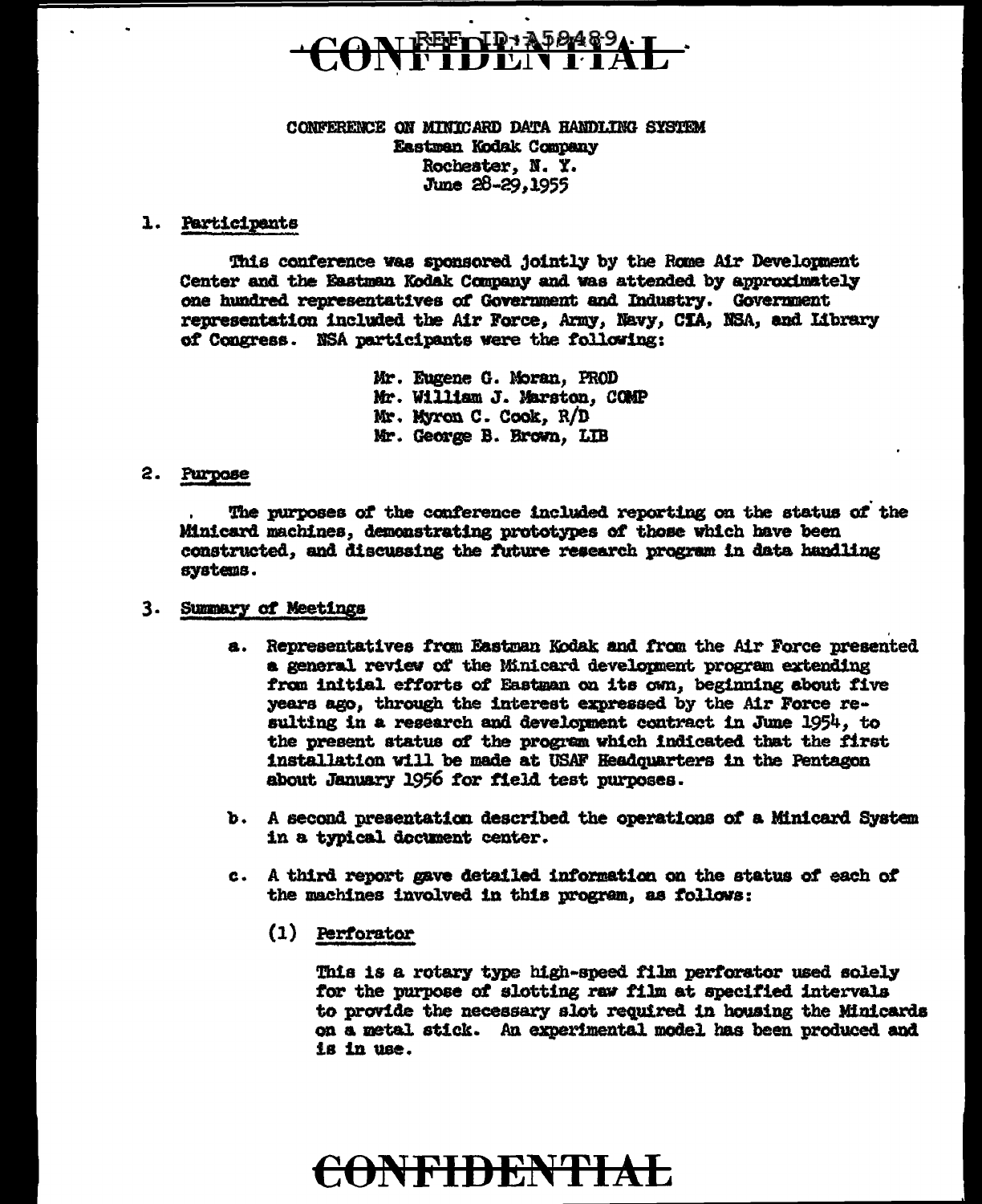## **REFIID: A59489**

### (2) camera

The camera is designed to perform the function of filming the 'linary codes which control the filing, sorting, selecting, and retrieval tasks, plus filming the documents to be recorded. into the system. A prototype model was demonstrated and the experimental model is due for delivery to Air Force about October 1955.

(3) Film Processor

This 1a a high-speed tilm processor designed to develop the roll film automatically. An experimental model is in existence and delivery is expected about l September 1955.

(4) Cutter

This is a high-speed machine designed to cut with extreme accuracy the roll film into Minicards 16  $x$  32 mm in size. A prototype was demonstrated and delivery is scheduled for l september 1955.

(5) Block sorter

This machine is designed to sort the Minicards by reading the coded information and depositing the Minicards in hoppers as designated by the file control codes. An exper1mentai model is available and delivery 1e expected about l OCtober 1955.

( 6} Selector

This machine is the central piece in the information retrieval system and is designed to operate by scanning the coded information in a file of Minicards and select out those Minicards which fulfill a request. It is activated by a properly punched tape. Delivery *ot* this ftem is expected in October 1955.

(7) Duplicator

This machine is designed to take the master Minicard and duplicate it automatically. It also has the capability of adding new codes to the Millicard and 1a used *tor* preparing the various copies of **Hinicards** to be filed under different subjects, areas or other desired headings. The design of the duplicator has been completed and assembly is in process. Delivery ia expected in September 1955-

### €0NFIDENTIAL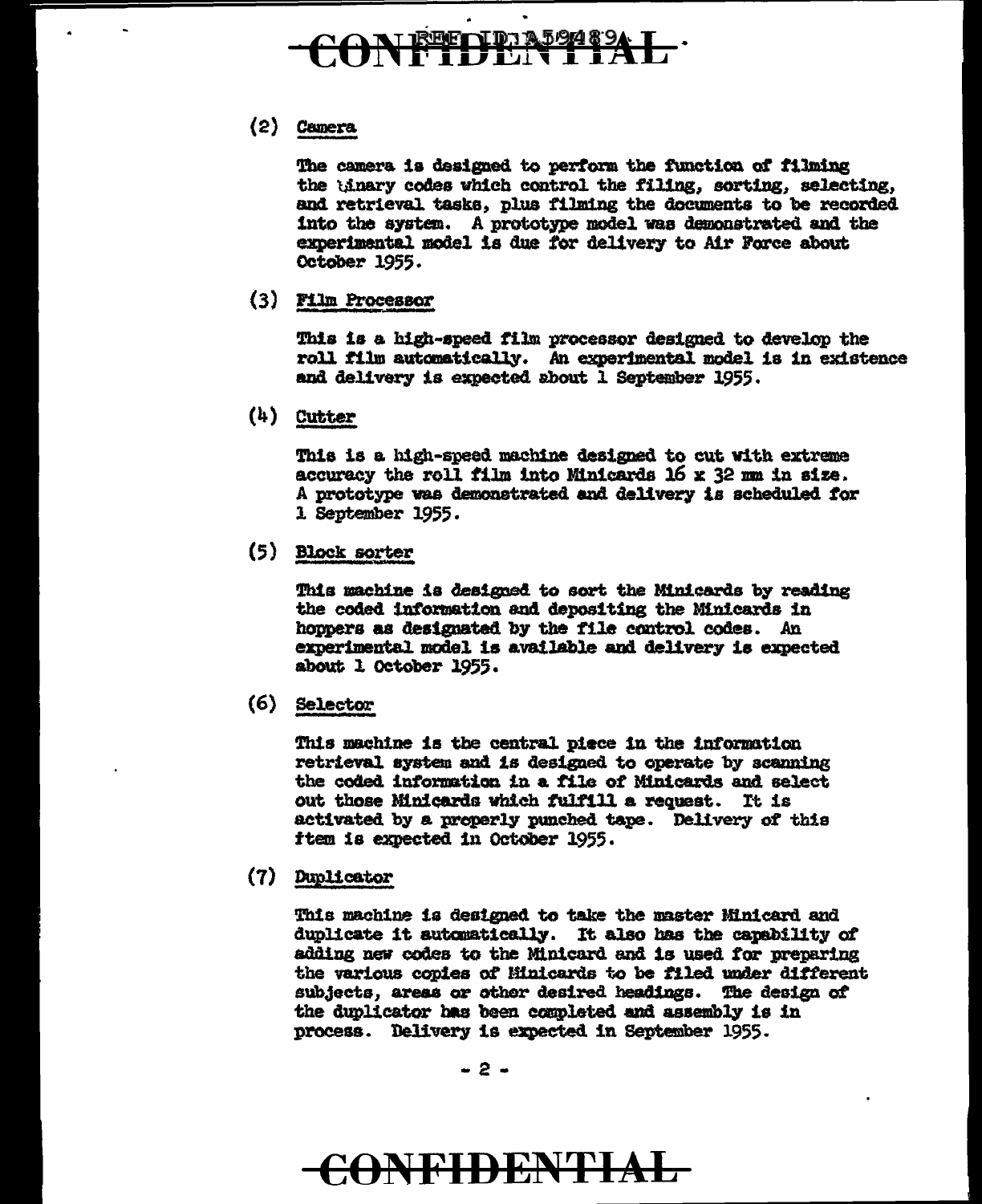## $~$ Fr $\sim$ ID - 201484

### (8) Enlarger-printer

The enlarger is designed to take the Minicard and produce an enlargement print at high speed. The designing has been completed and the unit is under construction for delivery 1n November 1955.

(9) Viewers

..

..

The problem on viewers has not yet been completely solved. Under development are a hand model, a desk type and one designed. tor inspection ot reela betore cutting. The desk type will probably be ready in late December .

(lO) Ccmverter

Still to be designed is a converter for use in converting existing files to Minicard from IBM cards, from roll film, or from other forms. The present system is designed primarily to store on film digital information for searching and sorting purposes plus texts taken *trcm* hard copy in sizes up to 8-1/2  $x$  14 inches. Further study is necessary in order to incorporate in this system original documents of larger size such as maps and aerial photographs and information in forms which require a much greater resolution than is possible with existing equipment. The goal is to design a lens with a resolution of 750 lines per millimeter. Such a lens will be required to provide the necessary detail in reducing aerial photographs to Minicard size and then enlarging them back to original size without loss of detail. Such a lens is now under development by contract at the University of Rochester in cooperation with the Hawkeye Works of the Eastman Kodak Company.

- d. An Air Force representative described a canprehensive intelligence data handling system designated as System 438L of which Minicard will be a part. In addition the equipment will be designed for operational intelligence processing and the future contract will provide funds for a study project to determine requirements and write design specifications. This is a long range program with initial deadline *ot* December 1959 and a supplementary program going into 1962.
- e. .An Eo.·1mn representative presented a discussion on problems *ot*  indexing systems and a need for a machine language to solve indexing problems which result tran non-specitic meanings in our language and differences between structural meanings and lexical meanings which cannot be sensed by machines.

.. 3 -

## <del>CONFIDENTIAL</del>